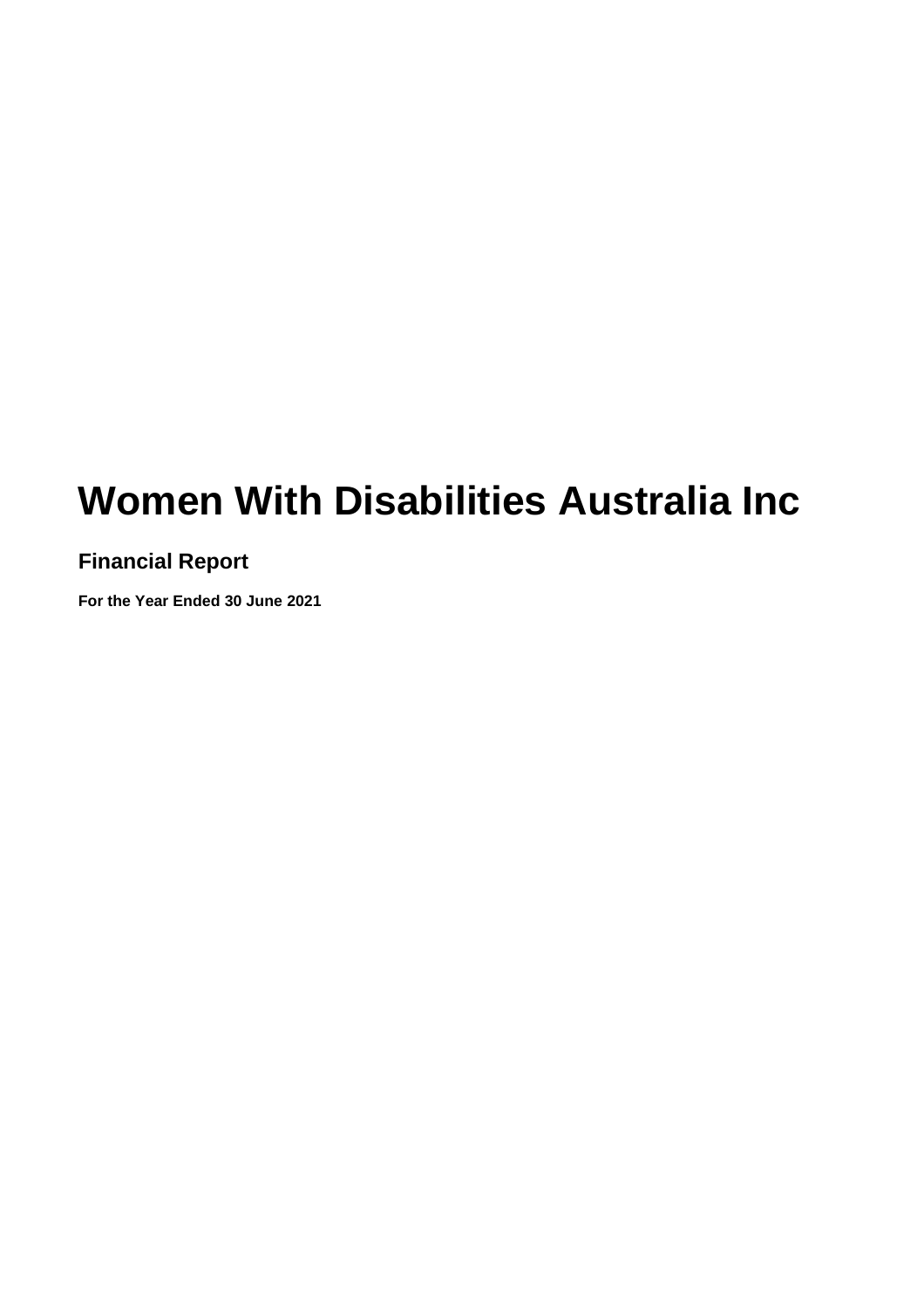**For the Year Ended 30 June 2021**

### **CONTENTS**

| <b>Financial Report</b>                |   |
|----------------------------------------|---|
| <b>Board Report</b>                    |   |
| Statement by Members of the Board      | 2 |
| Statement of Comprehensive Income      | 3 |
| <b>Statement of Financial Position</b> | 4 |
| Statement of Changes in Equity         | 5 |
| <b>Statement of Cash Flow</b>          | 6 |
| Notes to the Financial Statements      |   |
| Independent Audit Report               |   |

Page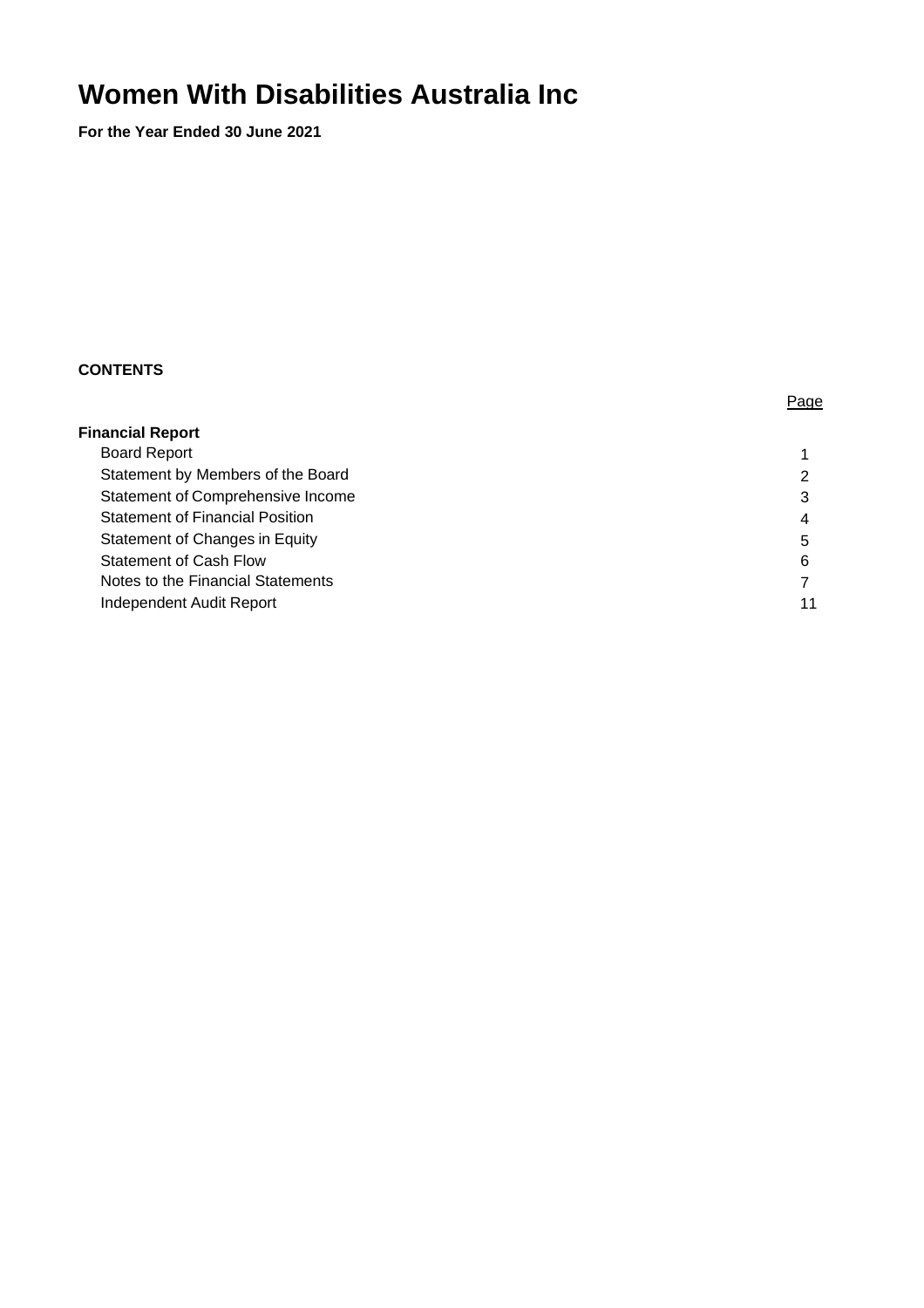#### **Board Report**

#### **30 June 2021**

Your Board members submit the financial report of the Association for the financial year ended 30 June 2021.

#### **1. General information**

#### **Principal Activities**

The principal activities of association during the financial year were:

- To promote and protect the rights of women with disabilities nationally and internationally.
- To undertake systemic advocacy in specific areas of concern to women with disabilities.
- To continue to build on Women With Disabilities Australia's key role in the consolidation, production and dissemination of high quality information, publications and research on issues relevant to women with disabilities.
- To further develop the internal and external operations of the organisation in order to achieve its vision, goals and objectives.
- To contribute to the development and implementation of Australian Government policies affecting women with disabilities.

#### **Significant Changes**

No significant change in the nature of these activities occurred during the year.

#### **2. Operating Results and Review of Operations for the Year**

#### **Operating result**

The surplus/(deficit) of the Association for the financial year amounted to \$235,924 (2020: \$107,262).

Signed in accordance with a resolution of the Members of the Board:

Malgione

Board Member ..........................

P. DAENER -

Board Member .........................................................................

Dated this ............................. day of .............................. 7th October, 2021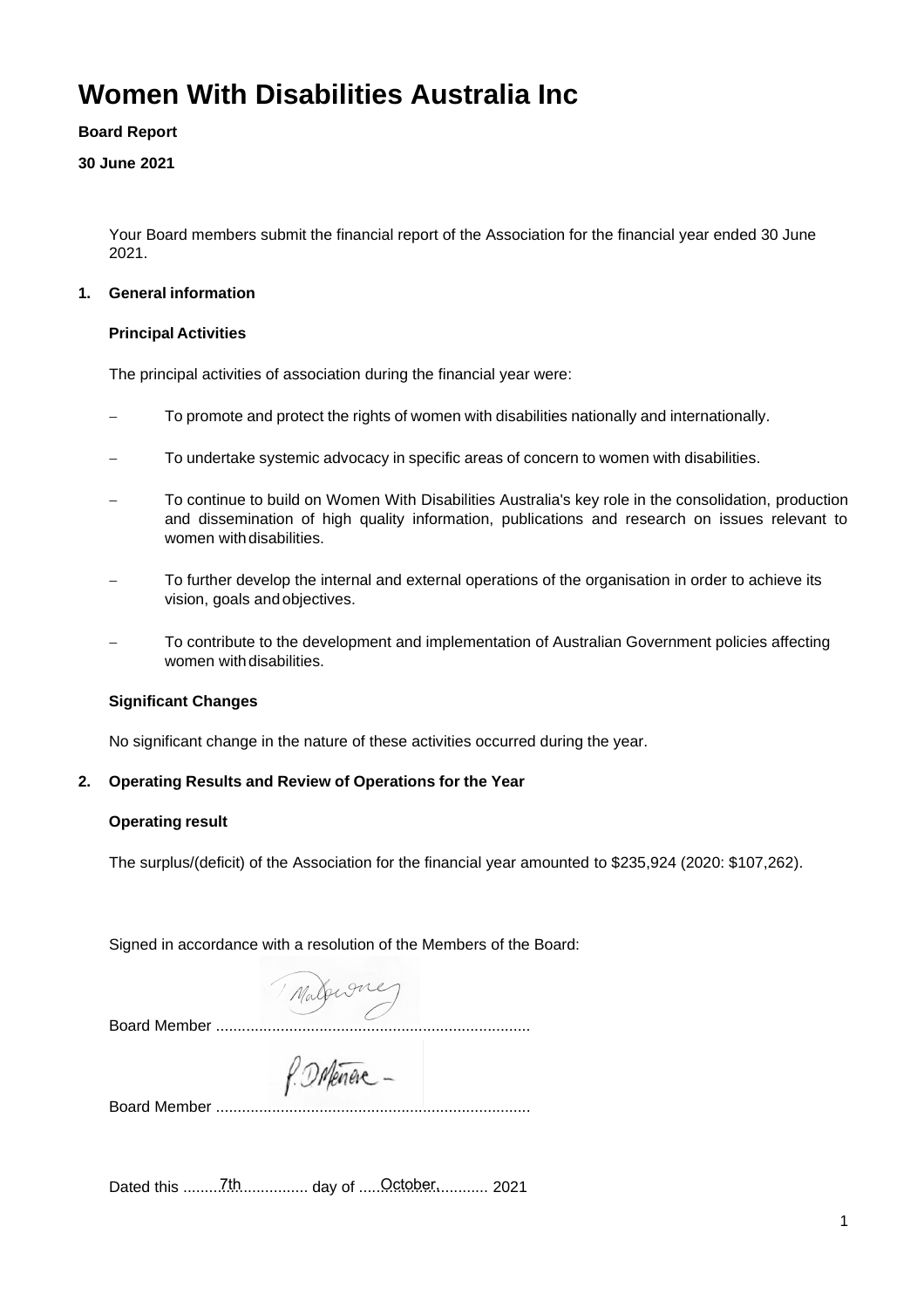#### <span id="page-3-0"></span>**Statement by Members of the Board**

The Board has determined that the Association is not a reporting entity and that this special purpose financial report should be prepared in accordance with the accounting policies outlined in Note 1 to the financial statements.

The Board of the Association declare that:

- 1) The financial statements and notes, as set out on pages 3–10, are in accordance with the *Australian Charities and Not-for-profits Commission Act* 2012 and:
	- a) Comply with Australian Accounting Standards to the extent outlined in Note 1 to the financial statements; and
	- b) Give a true and fair view of the financial position as at 30 June 2021 and of the performance for the year ended on that date in accordance with the accounting policies described in Note 1 of the financial statements.
- 2) In the Boards' opinion, there are reasonable grounds to believe the Association will be able to pay its debts as and when they become due and payable.

This declaration is made in accordance with a resolution of the Board.

Board Member............................................................................

P. DAknae-

Board Member ...........................................................................

Dated this .............................. day of ............................. 7th October . 2021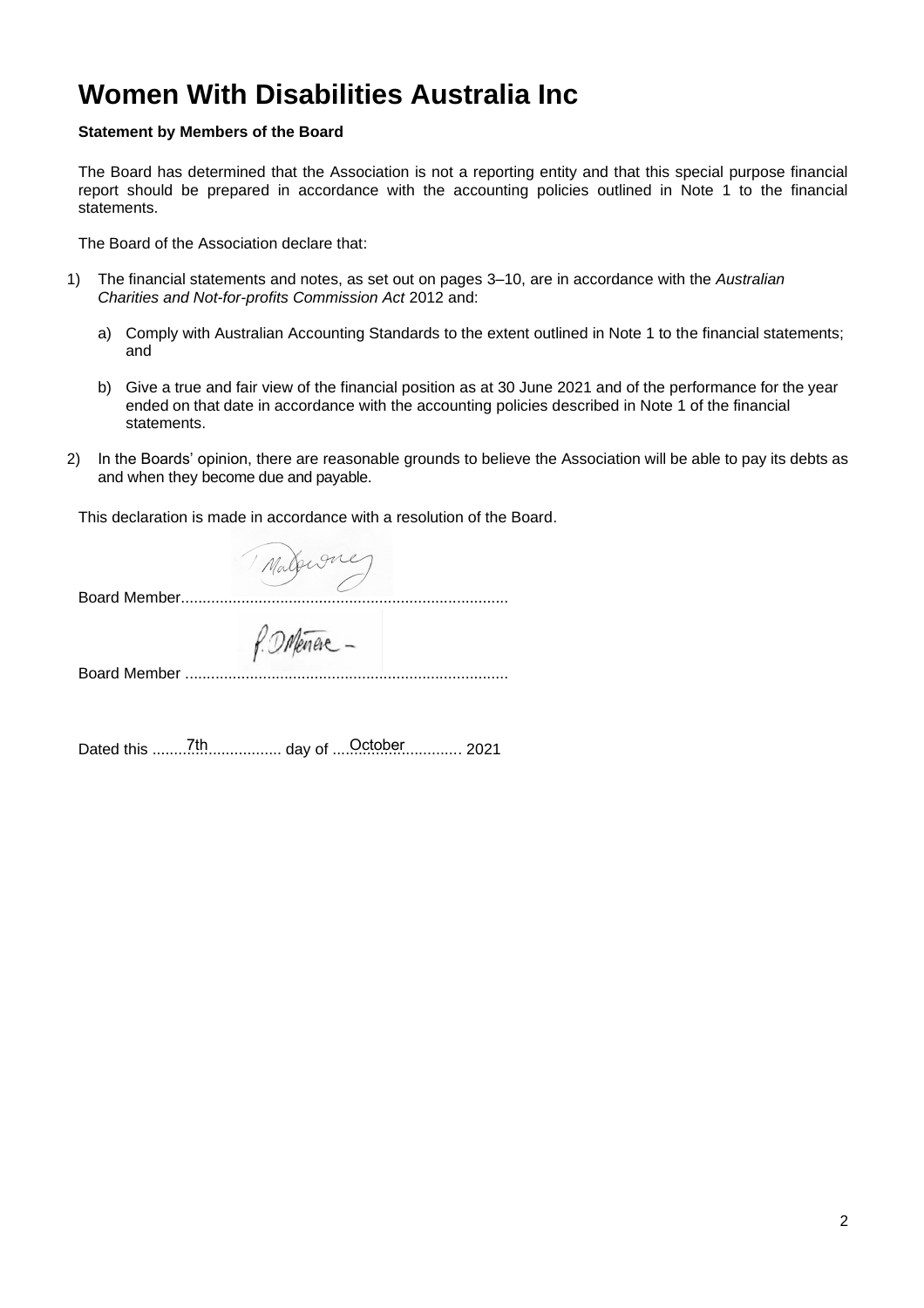### **Statement of Comprehensive Income**

### **For the Year Ended 30 June 2021**

|                                         | 2021      | 2020      |
|-----------------------------------------|-----------|-----------|
|                                         | \$        | S         |
| <b>Income</b>                           |           |           |
| <b>Grants Received</b>                  | 1,480,109 | 1,362,071 |
| Donations                               | 8,873     |           |
| Consultancy                             | 25,679    | 6,273     |
| Interest                                | 1,212     | 1,745     |
| Other income                            | 55        | 455       |
| Profit/(Loss) on disposal of assets     | 4,550     |           |
| <b>Total income</b>                     | 1,520,478 | 1,370,544 |
| <b>Expenses</b>                         |           |           |
| Accountancy and audit fees              | 2,241     | 2,109     |
| Administration                          | 11,446    | 16,875    |
| Consultancy                             | 146,491   | 476,892   |
| Depreciation                            | 2,975     | 497       |
| Employee costs                          | 739,287   | 555,470   |
| Grant program expenses                  | 77,780    |           |
| Information technology                  | 18,263    | 29,920    |
| Insurance                               | 3,052     | 10,082    |
| Office supplies and equipment           | 42,292    | 48,031    |
| Postage and freight                     | 6,769     | 2,968     |
| Printing & publication design           | 139,019   |           |
| Rent                                    | 15,841    | 39,493    |
| Subscriptions and publications          | 2,798     | 2,837     |
| Telephone, teleconferences and internet | 35,330    | 10,458    |
| Travel                                  | 40,970    | 67,650    |
| <b>Total Expenses</b>                   | 1,284,554 | 1,263,282 |
| Net surplus/(deficit)                   | 235,924   | 107,262   |
| Other comprehensive income              |           |           |
| <b>Total comprehensive income</b>       | 235,924   | 107,262   |

The accompanying notes form part of these financial statements.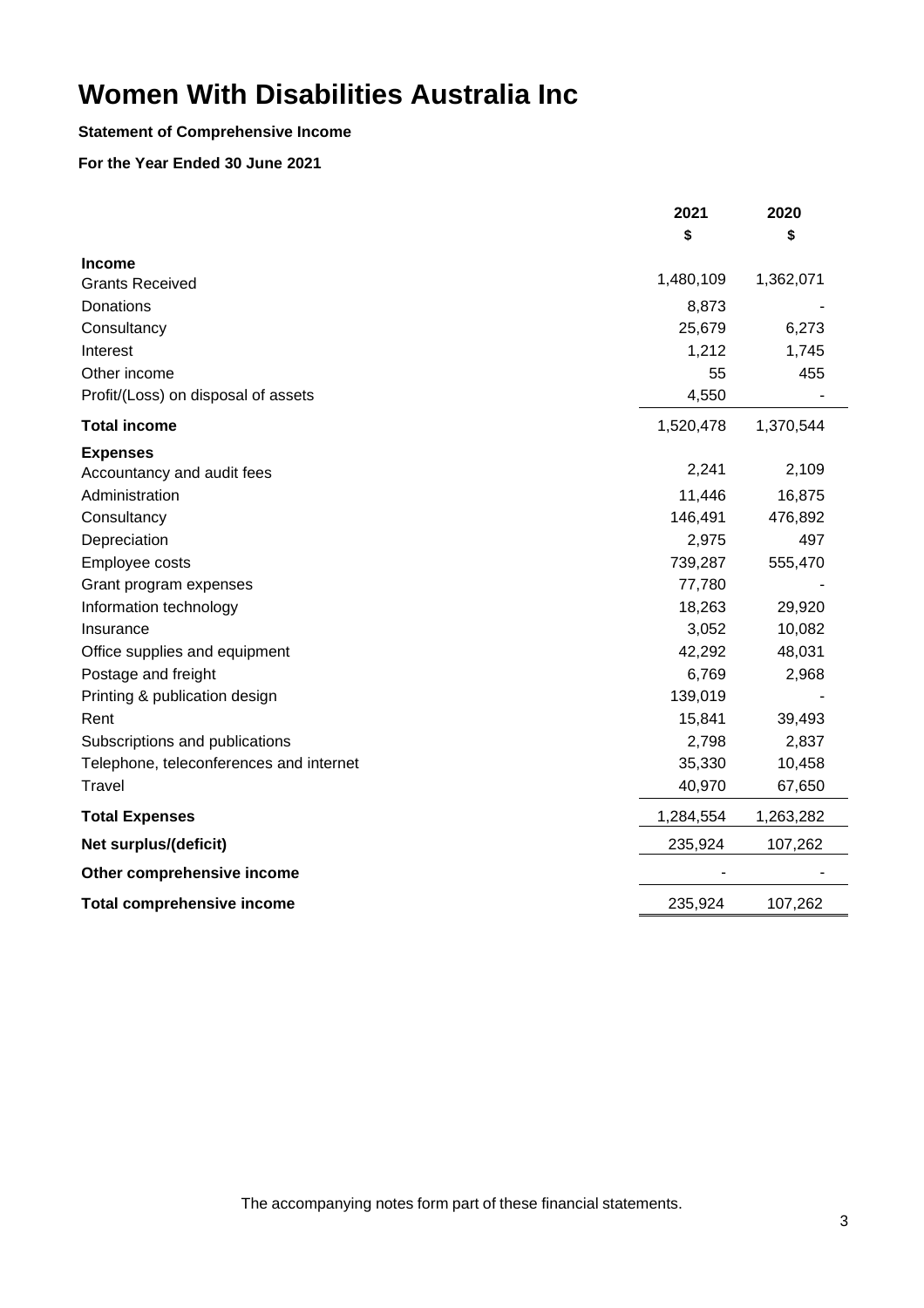### **Statement of Financial Position**

**As At 30 June 2021**

|                                                                                                   |                | 2021                         | 2020                           |
|---------------------------------------------------------------------------------------------------|----------------|------------------------------|--------------------------------|
| <b>ASSETS</b>                                                                                     | <b>Note</b>    | \$                           | \$                             |
| <b>CURRENT ASSETS</b><br>Cash and cash equivalents                                                |                | 1,706,736                    | 1,784,396                      |
| Trade and other receivables<br><b>GST</b> receivable<br>Security deposit                          |                | 27,684                       | 19,117<br>5,833                |
| <b>TOTAL CURRENT ASSETS</b>                                                                       |                | 1,734,420                    | 1,809,346                      |
| <b>NON-CURRENT ASSETS</b><br>Property, plant and equipment                                        | $\overline{2}$ | 5,453                        | 8,428                          |
| Security deposit                                                                                  |                |                              |                                |
| <b>TOTAL NON-CURRENT ASSETS</b>                                                                   |                | 5,453                        | 8,428                          |
| <b>TOTAL ASSETS</b>                                                                               |                | 1,739,873                    | 1,817,774                      |
| <b>LIABILITIES</b>                                                                                |                |                              |                                |
| <b>CURRENT LIABILITIES</b><br>Trade payables<br><b>Employee provisions</b><br>Unspent grant funds | 3<br>4         | 35,271<br>218,406<br>857,860 | 11,320<br>165,954<br>1,248,088 |
| <b>TOTAL CURRENT LIABILITIES</b>                                                                  |                | 1,111,537                    | 1,425,362                      |
| <b>NET ASSETS</b>                                                                                 |                | 628,336                      | 392,412                        |
|                                                                                                   |                |                              |                                |
| <b>EQUITY</b>                                                                                     |                |                              |                                |
| Accumulated surpluses                                                                             |                | 628,336                      | 392,412                        |
| <b>TOTAL EQUITY</b>                                                                               |                | 628,336                      | 392,412                        |

The accompanying notes form part of these financial statements.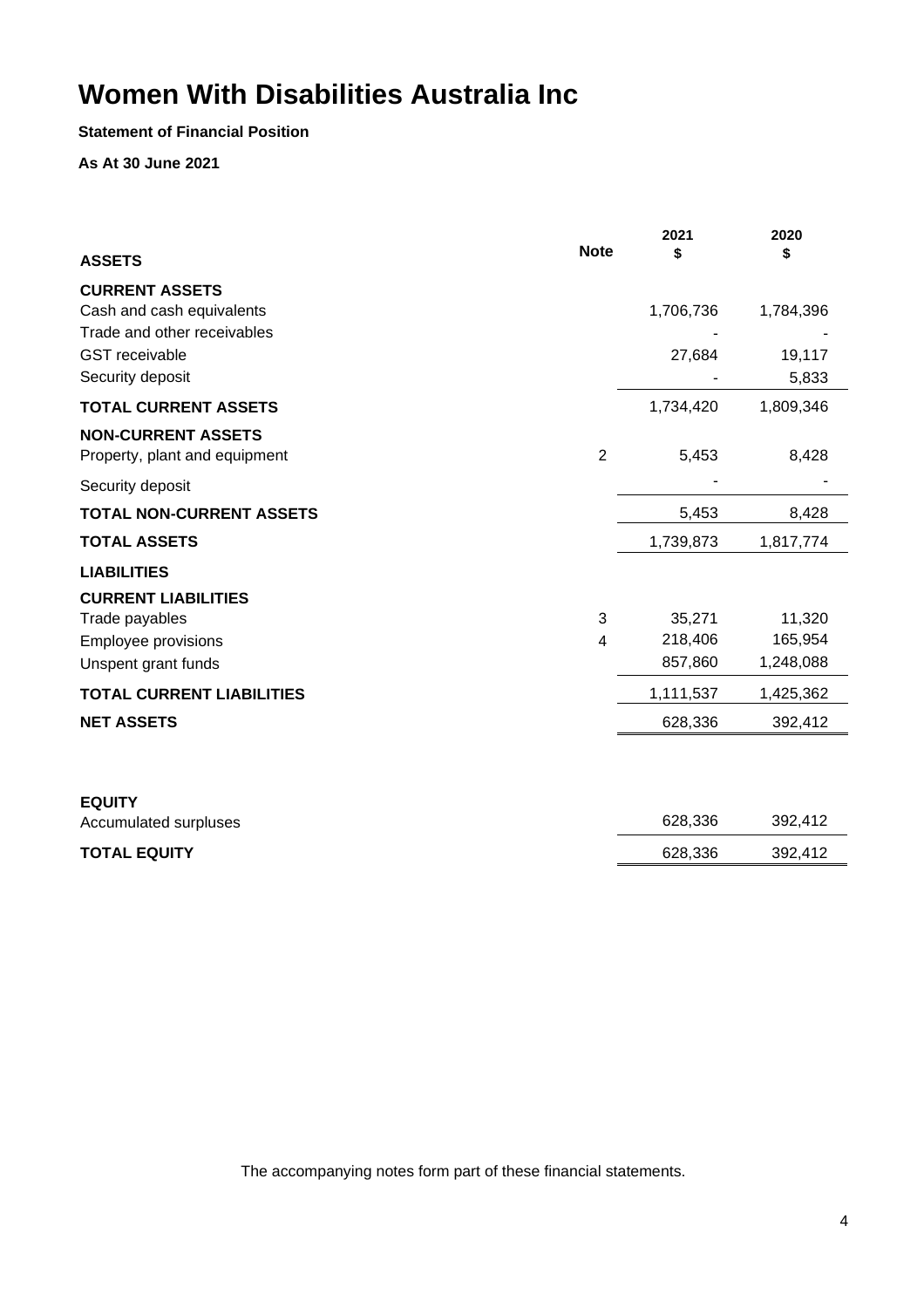### **Statement of Changes in Equity**

### **For the Year Ended 30 June 2021**

| 2021                               | <b>Accumulated</b><br><b>Surpluses</b> | Total   |
|------------------------------------|----------------------------------------|---------|
|                                    |                                        |         |
| <b>Balance at 1 July 2020</b>      | 392.412                                | 394.412 |
| Net surplus/(deficit) for the year | 235,924                                | 235,924 |
| Balance at 30 June 2021            | 628,336                                | 628,336 |

| 2020                               | <b>Accumulated</b><br><b>Surpluses</b> | Total   |
|------------------------------------|----------------------------------------|---------|
|                                    | S                                      |         |
| Balance at 1 July 2019             | 285,150                                | 285,150 |
| Net surplus/(deficit) for the year | 107,262                                | 107,262 |
| Balance at 30 June 2020            | 392,412                                | 392.412 |

The accompanying notes form part of these financial statements.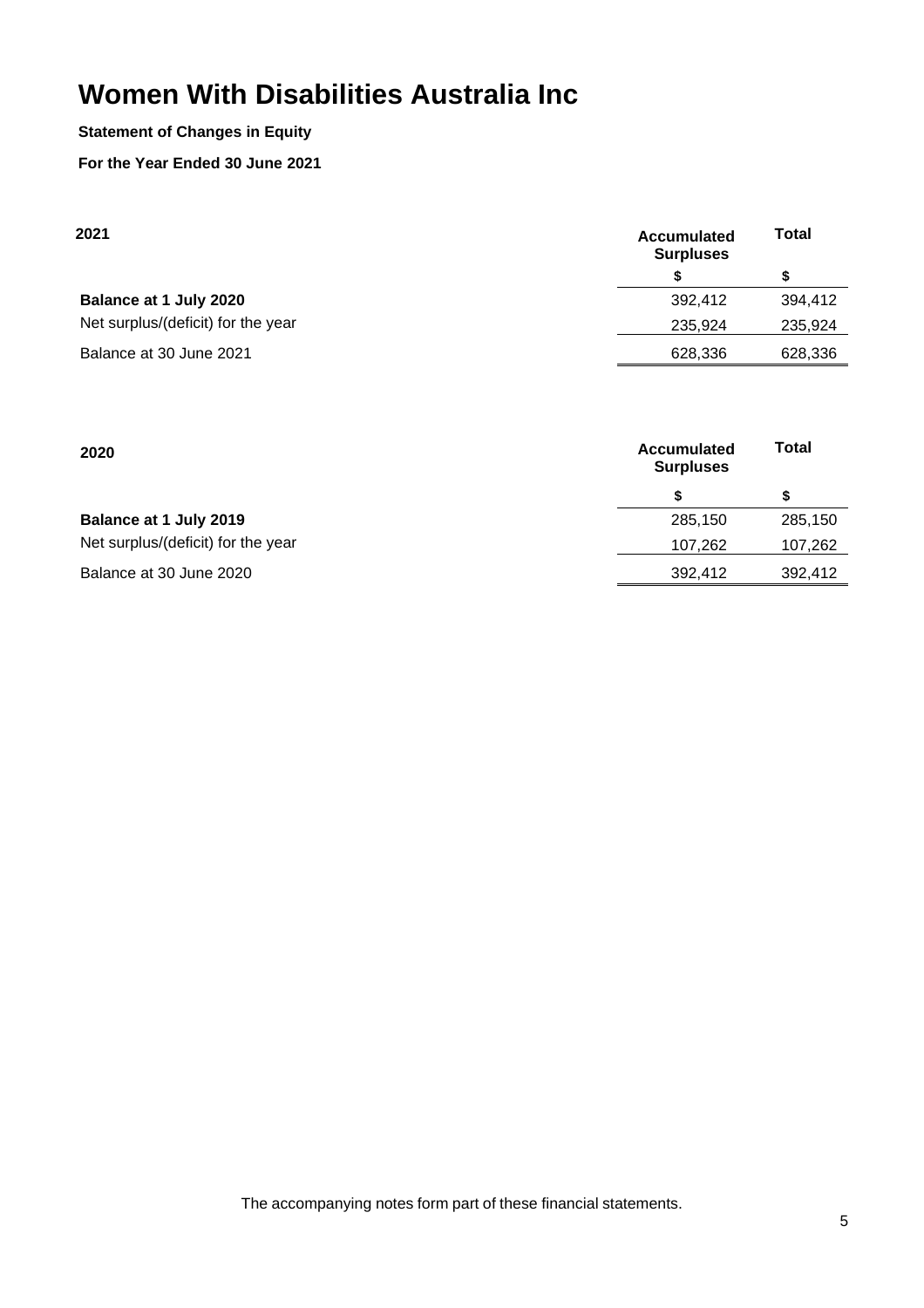### **Statement of Cash Flows**

**For the Year Ended 30 June 2021**

|                                                           |             | 2021        | 2020        |
|-----------------------------------------------------------|-------------|-------------|-------------|
| <b>CASH FLOWS FROM OPERATING ACTIVITIES:</b>              | <b>Note</b> | \$          | \$          |
| Receipts from government and customers                    |             | 1,231,484   | 1,733,367   |
| Interest received                                         |             | 1,212       | 1,745       |
| Payments to suppliers and employees                       |             | (1,314,906) | (1,411,866) |
| Net cash provided by (used in) operating activities       | 5           | (82, 210)   | 323,246     |
| <b>CASH FLOWS FROM INVESTING ACTIVITIES:</b>              |             |             |             |
| Purchase of property, plant & equipment                   |             |             | (8,925)     |
| Proceeds from sale of property, plant & equipment         |             | 4,550       |             |
| Net cash provided by (used in) investing activities       |             | 4,550       | (8,925)     |
| <b>CASH FLOWS FROM FINANCING ACTIVITIES:</b>              |             |             |             |
| Proceeds from loans                                       |             |             |             |
| Repayment of loans                                        |             |             |             |
| Net cash provided by (used in) financing activities       |             |             |             |
|                                                           |             |             |             |
| Net increase (decrease) in cash and cash equivalents held |             | (77,660)    | 314,321     |
| Cash and cash equivalents at beginning of year            |             | 1,784,396   | 1,470,075   |
| Cash and cash equivalents at end of financial year        |             | 1,706,736   | 1,784,396   |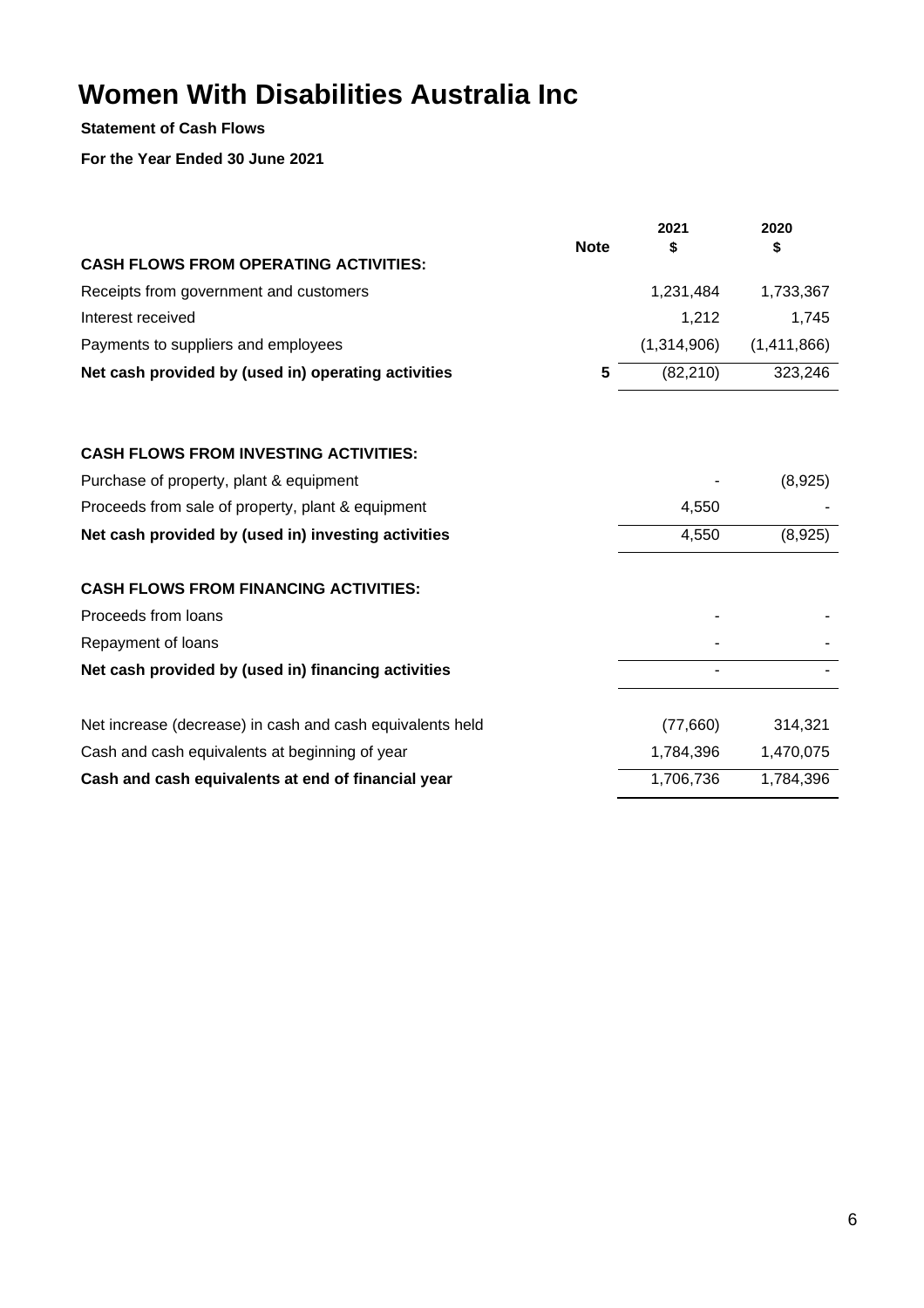#### **Notes to the Financial Statements**

**For the Year Ended 30 June 2021**

#### **1 Summary of Significant AccountingPolicies**

#### **(a) Basis of Preparation**

The Board has prepared the financial report on the basis that the not-for-profit Association is a nonreporting entity because there are no users dependent on a general purpose financial report. This financial report is therefore a special purpose financial report that has been prepared in order to meet the requirements of the *Australian Charities and Not-for-profits Commission Act 2012*. The Association is a not-for-profit entity for financial reporting purposes under Australian Accounting Standards.

The financial statements have been prepared in accordance with the minimum requirements of the *Australian Charities and Not-for-profits Commission Act 2012* and therefore comply with the following Australian Accounting Standards as issued by the Australian Accounting Standards Board:

- AASB 101 Presentation of Financial Statements;
- AASB 107 Statement of Cash Flows;
- AASB 108 Accounting Policies, Changes in Accounting Estimates and Errors;
- AASB 1048 Interpretation of Standards; and
- AASB 1054 Australian Additional Disclosures.

Material accounting policies adopted in the preparation of the financial statements are presented below and have been consistently applied unless otherwise stated. The financial statements, except for the cash flow information, have been prepared on an accruals basis and are based on historical costs unless otherwise stated in the notes. The amounts presented within the financial statements have been rounded to the nearest dollar.

#### **(b) Comparative Figures**

Where appropriate, comparative figures have been adjusted to conform to changes in presentation for the current financial year.

#### **(c) Cash and Cash Equivalents**

Cash and cash equivalents include cash on hand, deposits held at call with banks, and other shortterm highly liquid investments.

#### **(d) Property, Plant and Equipment**

Office equipment is carried at cost less, where applicable, any accumulated depreciation. The depreciable amount of all equipment is depreciated over the useful lives of the assets to the Association commencing from the time the asset is held ready for use.

The depreciation rates used for each class of depreciable assets are:

Furniture & Equipment 10-33%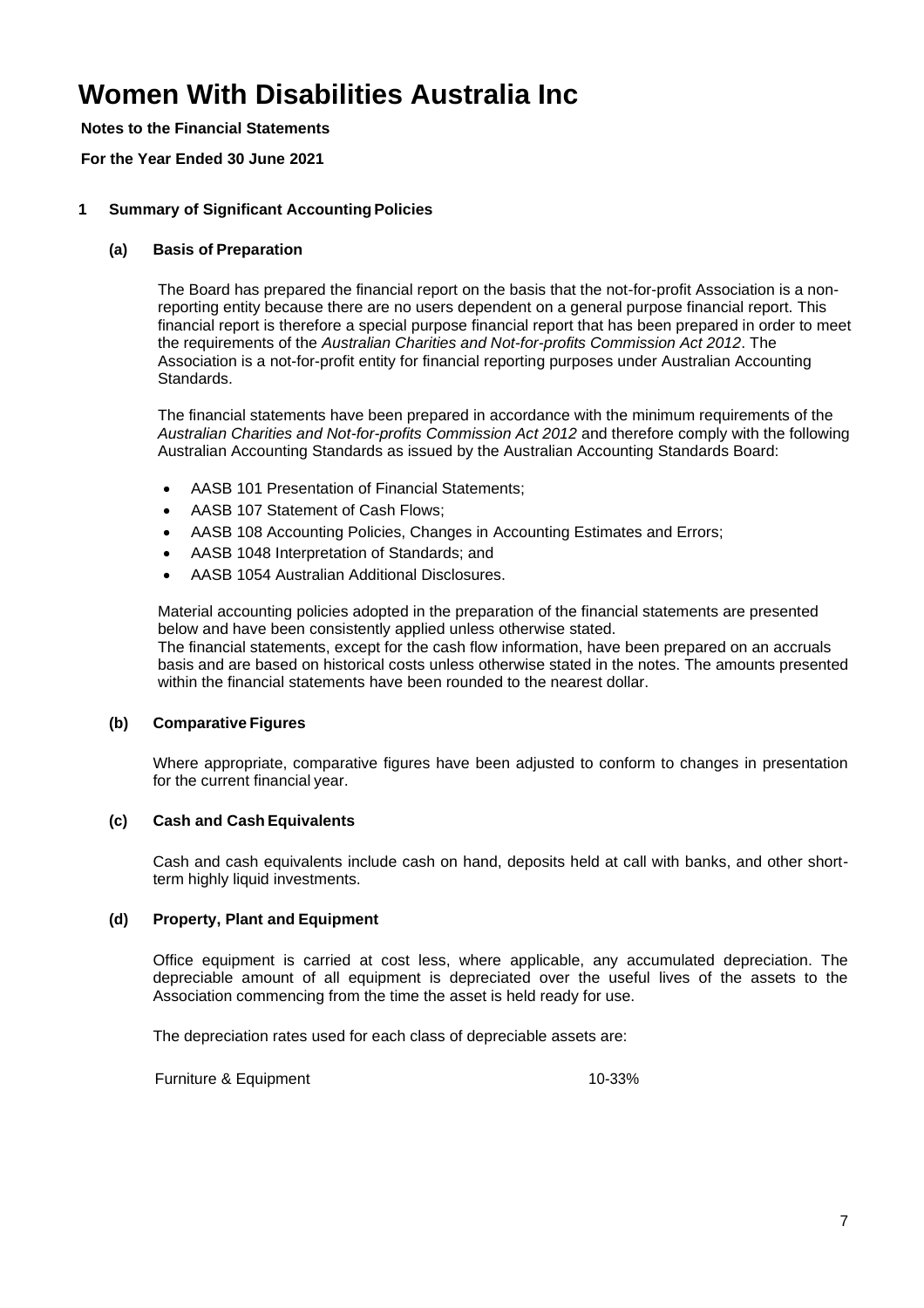#### **Notes to the Financial Statements**

**For the Year Ended 30 June 2021**

#### **1 Summary of Significant AccountingPolicies - continued**

#### **(e) Trade and other payables**

Trade and other payables represent the liability outstanding at the end of the reporting period for goods and services received by the Association during the reporting period which remain unpaid. The balance is recognised as a currentliability.

#### **(f) Employee Benefits**

Provision is made for the Association's liability for employee benefits arising from services rendered by employees to the end of the reporting period. Employee benefits have been measured at the amounts expected to be paid when the liability is settled.

Contribution made by the Association to an employee superannuation fund is charged as an expense when incurred.

#### **(f) Income Tax**

No provision for income tax has been raised as the Association is exempt from income tax under Division 50 of the *Income Tax Assessment Act 1997*.

#### **(g) Goods and Services Tax (GST)**

Revenues, expenses and assets are recognised net of the amount of GST, except where the amount of GST incurred is not recoverable from the Tax Office. In these circumstances the GST is recognised as part of the cost of acquisition of the asset or as part of an item of the expense. Receivables and payables in the statement of financial position are shown inclusive of GST.

#### **(h) Unexpended Grants**

It is the policy of the Association to treat grant monies as unexpended grant liabilities in the statement of financial position where the Association is contractually obliged to provide the services in a subsequent financial period to when the grant is received or in the case of specific project grants where the project has not beencompleted.

#### **(i)** Revenue and Other Income

Interest revenue is recognised over the period for which the funds are invested.

Membership income is recognised over the period to which the membership relates.

Grant income is recognised when expensed in accordance with the terms of the funding agreement.

Donation income is recognised when the Association obtains control over the funds which is generally at the time of receipt.

All revenue is stated net of the amount of goods and services tax (GST).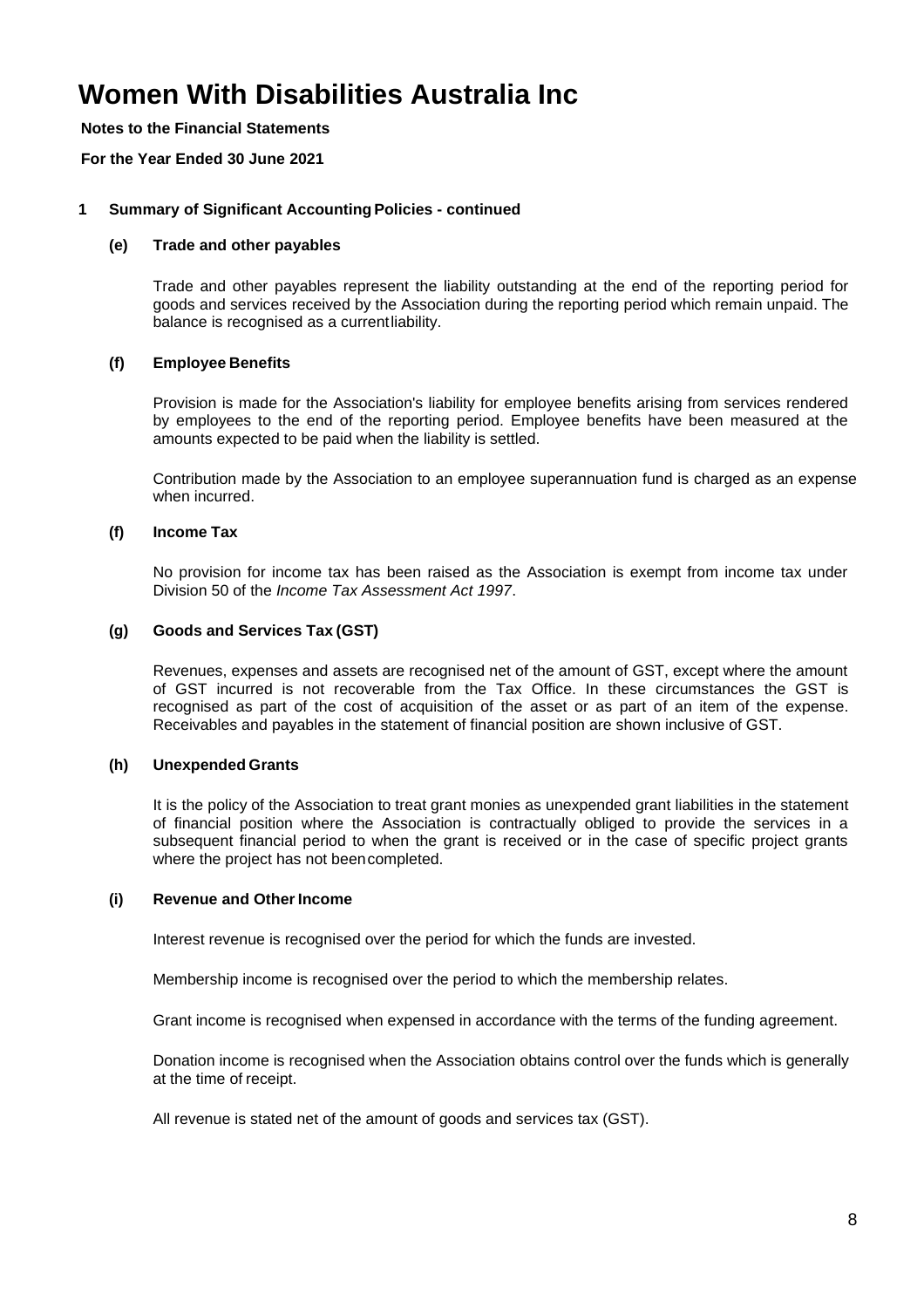### **Notes to the Financial Statements**

**For the Year Ended 30 June 2021**

**2 Property, Plant and Equipment**

|   |                                  | 2021<br>\$ | 2020<br>\$ |
|---|----------------------------------|------------|------------|
|   | PLANT AND EQUIPMENT              |            |            |
|   | Furniture & equipment<br>At cost | 20,005     | 20,005     |
|   | Accumulated depreciation         | (14, 552)  | (11, 577)  |
|   |                                  | 5,453      | 8,428      |
| 3 | <b>Trade and Other Payables</b>  |            |            |
|   |                                  | 2021<br>\$ | 2020<br>\$ |
|   | Trade payables                   |            | 2,712      |
|   | Employee expenses payable        | 35,271     | 8,608      |
|   |                                  | 35,271     | 11,320     |
| 4 | <b>Provisions</b>                |            |            |
|   |                                  | 2021       | 2020       |
|   |                                  | \$         | \$         |
|   | <b>CURRENT</b>                   |            |            |
|   | Annual leave                     | 176,333    | 131,902    |
|   | Long service leave               | 42,073     | 34,052     |
|   |                                  | 218,406    | 165,954    |

### **5 Cash Flow Information**

Reconciliation of net surplus/(deficit) to cash flows from operating activities.

|                                                                                 | 2021<br>\$ | 2020<br>\$ |
|---------------------------------------------------------------------------------|------------|------------|
| Surplus/(deficit) for the year                                                  | 235,924    | 107,262    |
| Cash flows excluded from surplus/(deficit) attributable to operating activities |            |            |
| Non-cash flows in surplus/(deficit):                                            |            |            |
| Depreciation                                                                    | 2.975      | 497        |
| Profit/(loss) on disposal of assets                                             | (4,550)    |            |
| Changes in assets and liabilities:                                              |            |            |
| (increase)/decrease in trade and other receivables                              | (8, 567)   | (13, 976)  |
| (increase)/decrease in other assets                                             | 5,833      |            |
| Increase/(decrease) in trade and other payables                                 | 23,951     | (17, 330)  |
| Increase/(decrease) in employee provisions                                      | 52,452     | 40.413     |
| Increase/(decrease) in other liabilities                                        | (390,228)  | 206,380    |
| Cash flows from operations                                                      | (82, 210)  | 323,246    |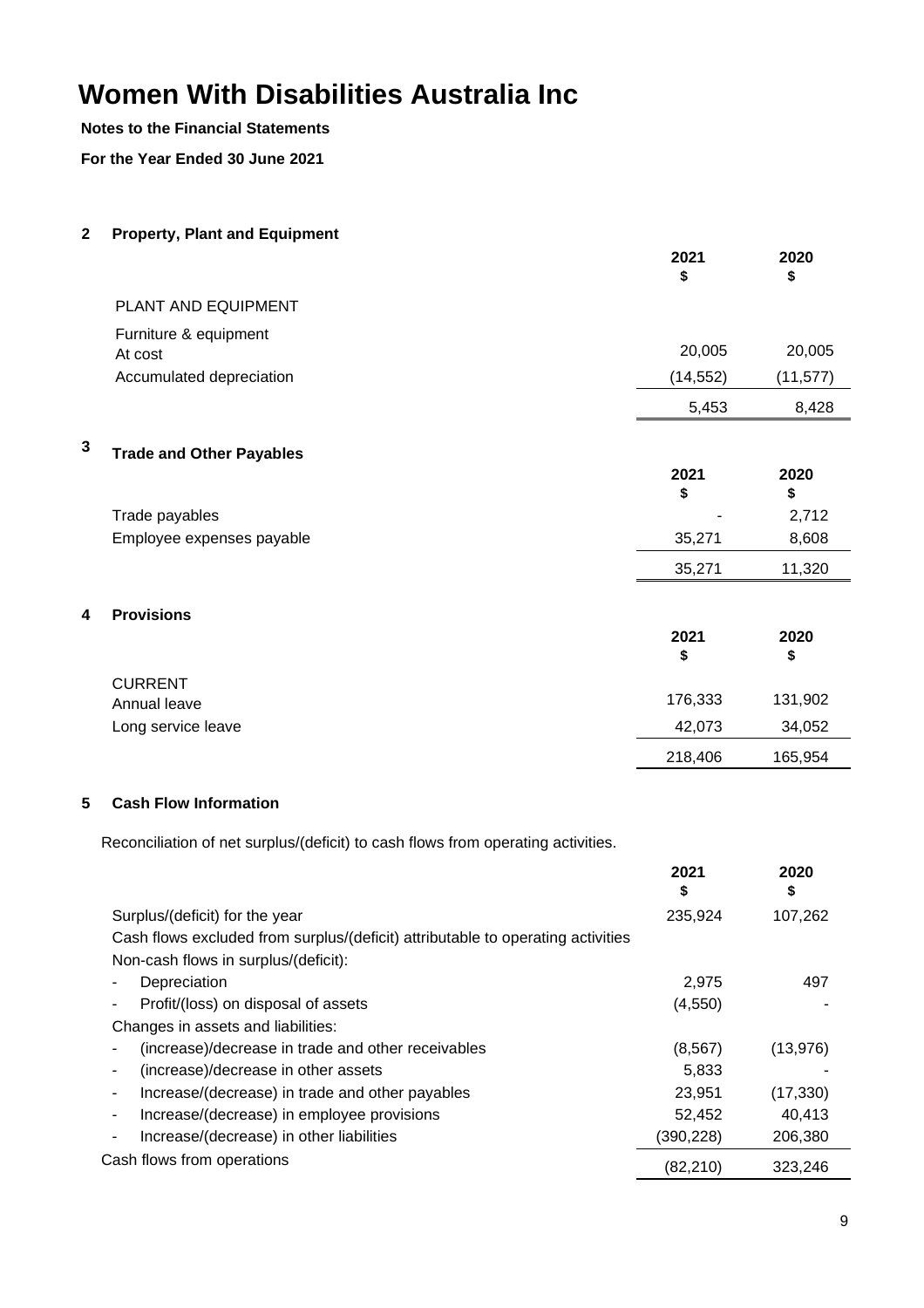#### **Notes to the Financial Statements**

**For the Year Ended 30 June 2021**

| <b>Auditors Remuneration</b><br>6                                                                  | 2021  | 2020  |
|----------------------------------------------------------------------------------------------------|-------|-------|
| Remuneration of the Auditor of the Association, Accru Hobart for:<br>Auditing the financial report | 1.500 | 1.500 |

#### **7 Capital and Leasing Commitments**

There are no capital or leasing commitments as at reporting date to be disclosed.

#### **8 Contingent Liabilities and Contingent Assets**

There are no contingent liabilities or contingent assets as at reporting date to be disclosed.

#### **9 Events After the End of the Reporting Period**

There are no events after the statement of financial position date affecting these financial statements to be disclosed.

#### **10 Economic Dependency**

Although there is no reason to believe that grant funding will cease, the ongoing viability of the Association as a going concern is dependent on funding from its funding providers.

### **11 COVID-19**

Within Australia and globally, unprecedented measures have been introduced to control the spread of the COVID-19 outbreak, including travel and trade restrictions, restrictions on public gatherings and temporary business closures. These significant measures have had a sudden and substantial negative impact on global economic activity, with certain industry sectors experiencing unforeseen financial difficulties. Consequently, the functioning of global capital markets has been impaired by increased volatility and negative investor sentiment.

The expected duration and magnitude of the COVID-19 global pandemic and its potential implications on the global economy and financial markets remains unclear. Should these circumstances become severe or prolonged, it is expected to have a material adverse impact on the global and Australian economies, which in turn may have a material adverse impact on the entity's financial performance and position if government contracts were not renewed as a result of the pandemic.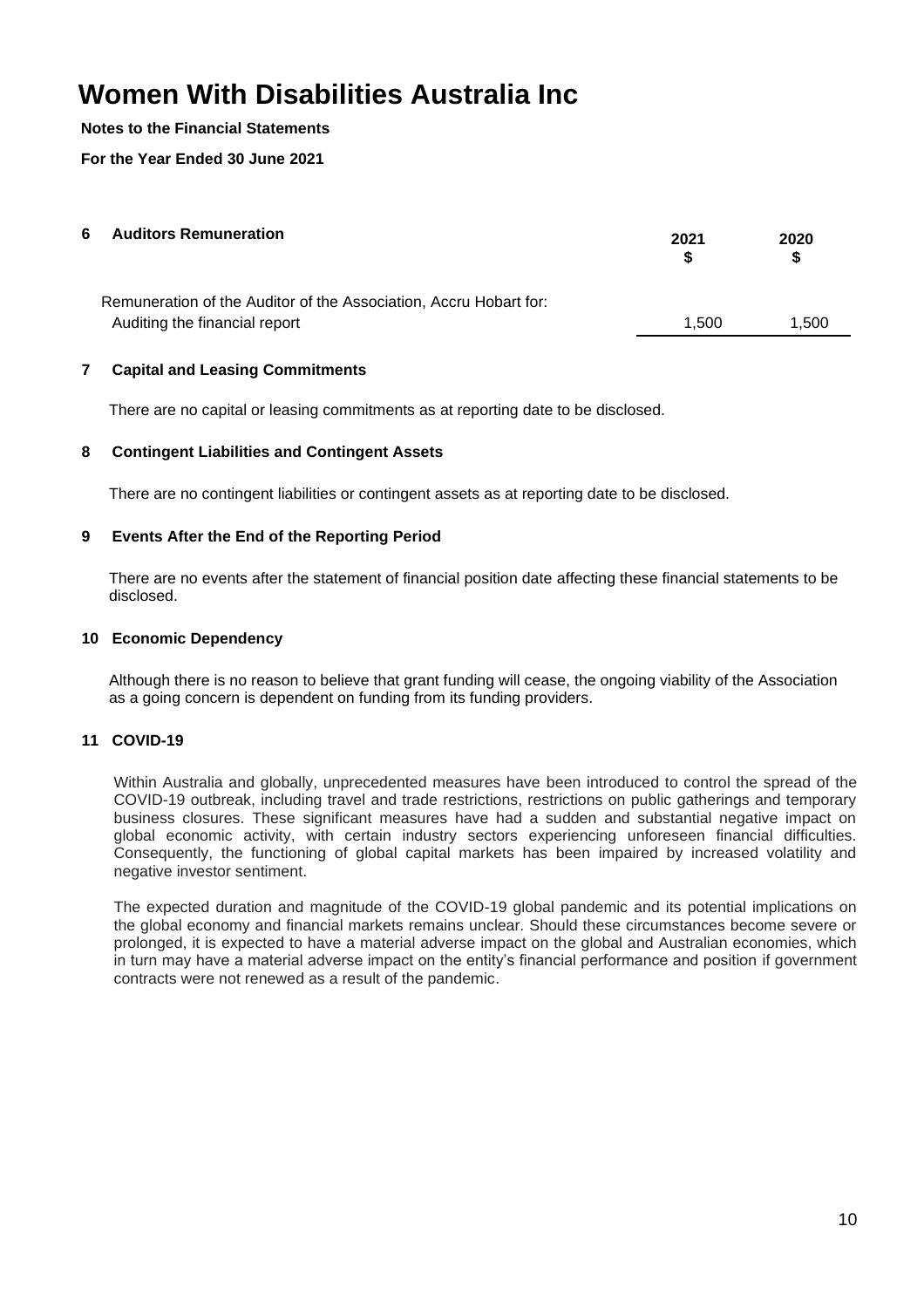

**Bentleys Tasmania Audit Pty Ltd**

2nd Floor, 39 Sandy Bay Road Hobart 7000

PO Box 205 Battery Point 7004

ABN 80 130 770 553

T +61 3 6242 7000 F +61 3 6278 3555

admin@bentleystas.com.au bentleys.com.au

#### **WOMEN WITH DISABILITIES AUSTRALIA INC ABN: 23 627 650 121**

### **AUDITOR'S INDEPENDENCE DECLARATION UNDER SUB DIVISION 60-C SECTION 60-40 OF THE AUSTRALIAN CHARITIES AND NOT-FOR-PROFITS COMMISSION ACT 2012 TO THE BOARD OF WOMEN WITH DISABILITIES AUSTRALIA INC**

I declare that, to the best of my knowledge and belief, during the year ended 30 June 2021 there have been no contraventions of:

- i. the auditor independence requirements as set out in the Australian Charities And Not-for-profits Commission Act 2012 in relation to the audit; and
- ii. any applicable code of professional conduct in relation to the audit.

**Michael Ian Derbyshire Director** 

**Hobart** 

7 October 2021



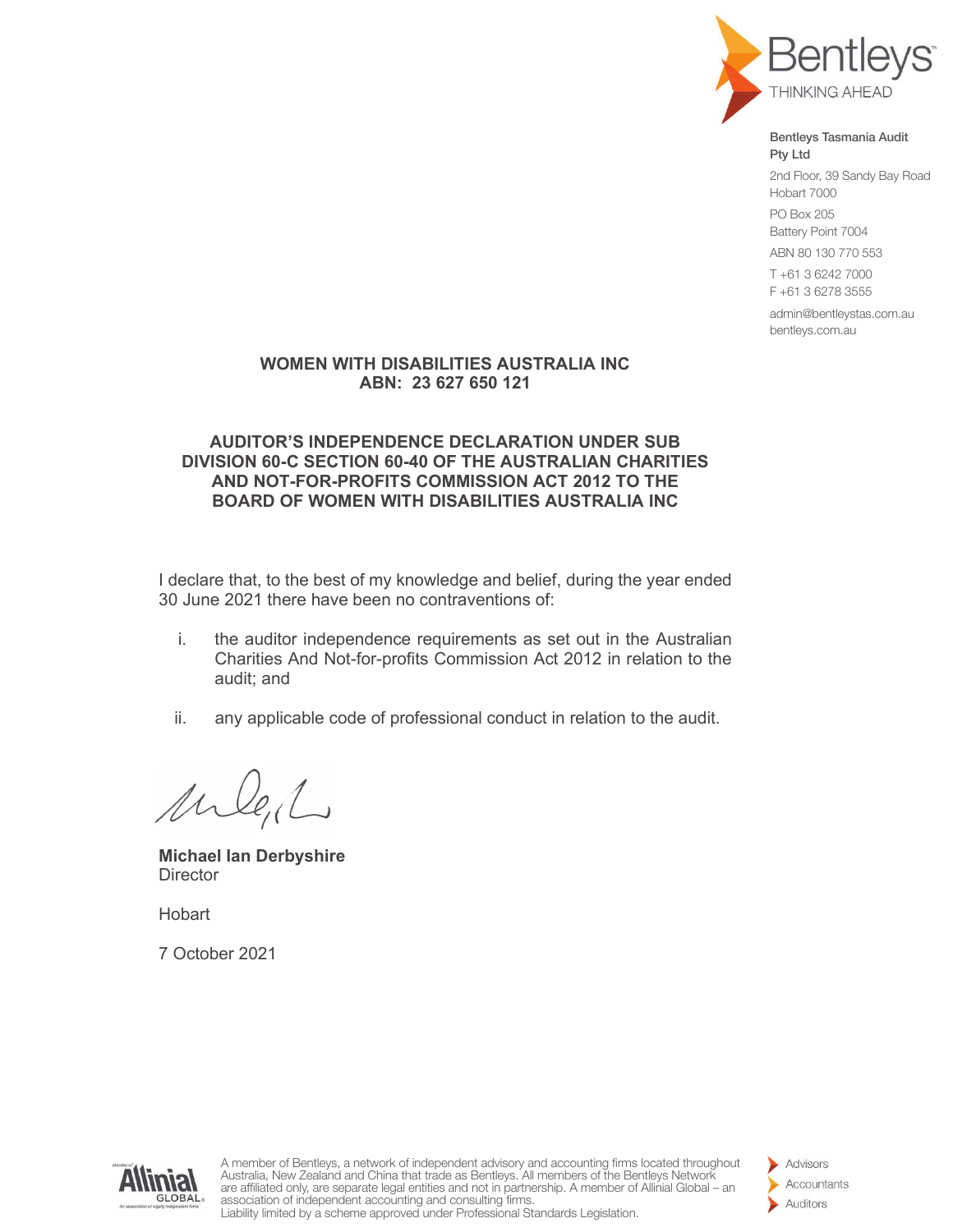

#### **Bentleys Tasmania Audit Pty Ltd**

2nd Floor, 39 Sandy Bay Road Hobart 7000 PO Box 205 Battery Point 7004 ABN 80 130 770 553 T +61 3 6242 7000 F +61 3 6278 3555

admin@bentleystas.com.au bentleys.com.au

#### **INDEPENDENT AUDIT REPORT TO THE MEMBERS OF WOMEN WITH DISABILITIES AUSTRALIA INC ABN: 23 627 650 121**

#### *Opinion*

We have audited the special purpose financial report of Women with Disabilities Australia Inc (the Entity), which comprises the balance sheet as at 30 June 2021, the profit & loss statement for the year then ended, statement of changes in equity, statement of cash flows and notes to the financial statements, including a summary of significant accounting policies, and the Board declaration.

In our opinion, the accompanying financial report of Women with Disabilities Australia Inc has been prepared in accordance with Division 60 of the Australian Charities and Not-for-Profits Commission Act 2012, including:

- a) giving a true and fair view of the registered entity's financial position as at 30 June 2021, and of its financial performance for the year ended on that date; and
- b) complying with Australian Accounting Standards to the extent described in Note 1, and Division 60 the Australian Charities and Not-for-profits Commission Regulation 2013.

#### *Basis for Opinion*

We conducted our audit in accordance with Australian Auditing Standards. Our responsibilities under those standards are further described in the Auditor's Responsibilities for the Audit of the Financial Report section of our report. We are independent of the Entity in accordance with the ethical requirements of the Accounting Professional and Ethical Standards Board's APES 110 Code of Ethics for Professional Accountants (the Code) that are relevant to our audit of the financial report in Australia. We have also fulfilled our other ethical responsibilities in accordance with the Code.

We believe that the audit evidence we have obtained is sufficient and appropriate to provide a basis for our opinion.

#### *Emphasis of Matter – Basis of Accounting*

We draw attention to Note 1 to the financial report, which describes the basis of accounting. The special purpose financial report has been prepared for the purpose of fulfilling the Board's financial reporting responsibilities under the ACNC Act. As a result, the financial report may not be suitable for another purpose. Our opinion is not modified in respect of this matter.



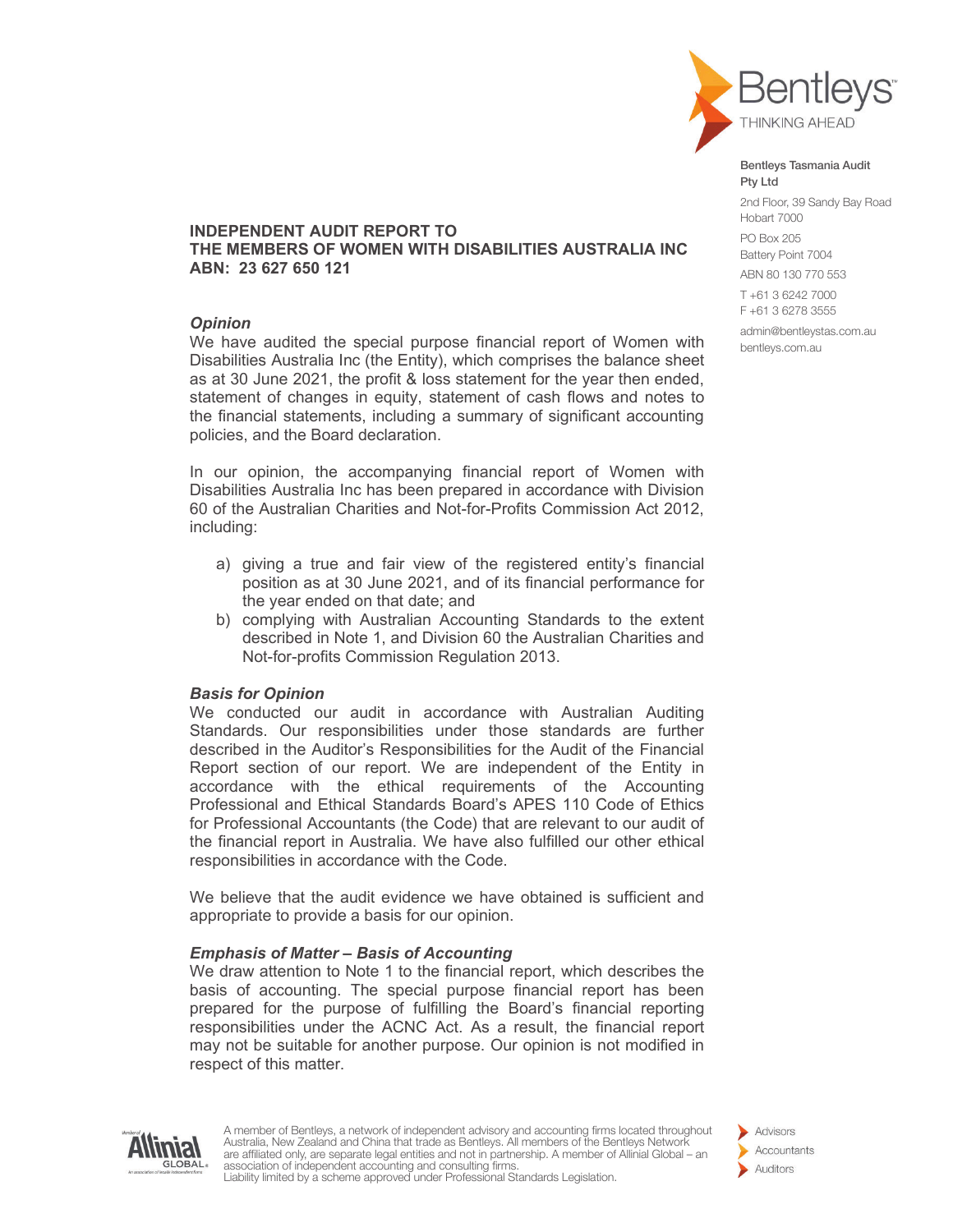

#### *Responsibility of the Responsible Entities for the Financial Report*

The Board of the registered entity is responsible for the preparation of the financial report that gives a true and fair view and have determined that the basis of preparation described in Note 1 to the financial report is appropriate to meet the requirements of the ACNC Act and the needs of the members. The Board's responsibility also includes such internal control as the Board determines is necessary to enable the preparation of a financial report that gives a true and fair view and is free from material misstatement, whether due to fraud or error.

In preparing the financial report, the Board is responsible for assessing the registered entity's ability to continue as a going concern, disclosing, as applicable, matters relating to going concern and using the going concern basis of accounting unless the Board either intends to liquidate the registered entity or to cease operations, or have no realistic alternative but to do so.

#### *Auditor's Responsibilities for the Audit of the Financial Report*

Our objectives are to obtain reasonable assurance about whether the financial report as a whole is free from material misstatement, whether due to fraud or error, and to issue an auditor's report that includes our opinion. Reasonable assurance is a high level of assurance, but is not a guarantee that an audit conducted in accordance with the Australian Auditing Standards will always detect a material misstatement when it exists. Misstatements can arise from fraud or error and are considered material if, individually or in the aggregate, they could reasonably be expected to influence the economic decisions of users taken on the basis of this financial report.

As part of an audit in accordance with Australian Auditing Standards, we exercise professional judgement and maintain professional scepticism throughout the audit. We also:

- Identify and assess the risks of material misstatement of the financial report, whether due to fraud or error, design and perform audit procedures responsive to those risks, and obtain audit evidence that is sufficient and appropriate to provide a basis for our opinion. The risk of not detecting a material misstatement resulting from fraud is higher than for one resulting from error, as fraud may involve collusion, forgery, intentional omissions, misrepresentations, or the override of internal control.
- Obtain an understanding of internal control relevant to the audit in order to design audit procedures that are appropriate in the circumstances, but not for the purpose of expressing an opinion on the effectiveness of the Entity's internal control.
- Evaluate the appropriateness of accounting policies used and the reasonableness of accounting estimates and related disclosures made by the Board.